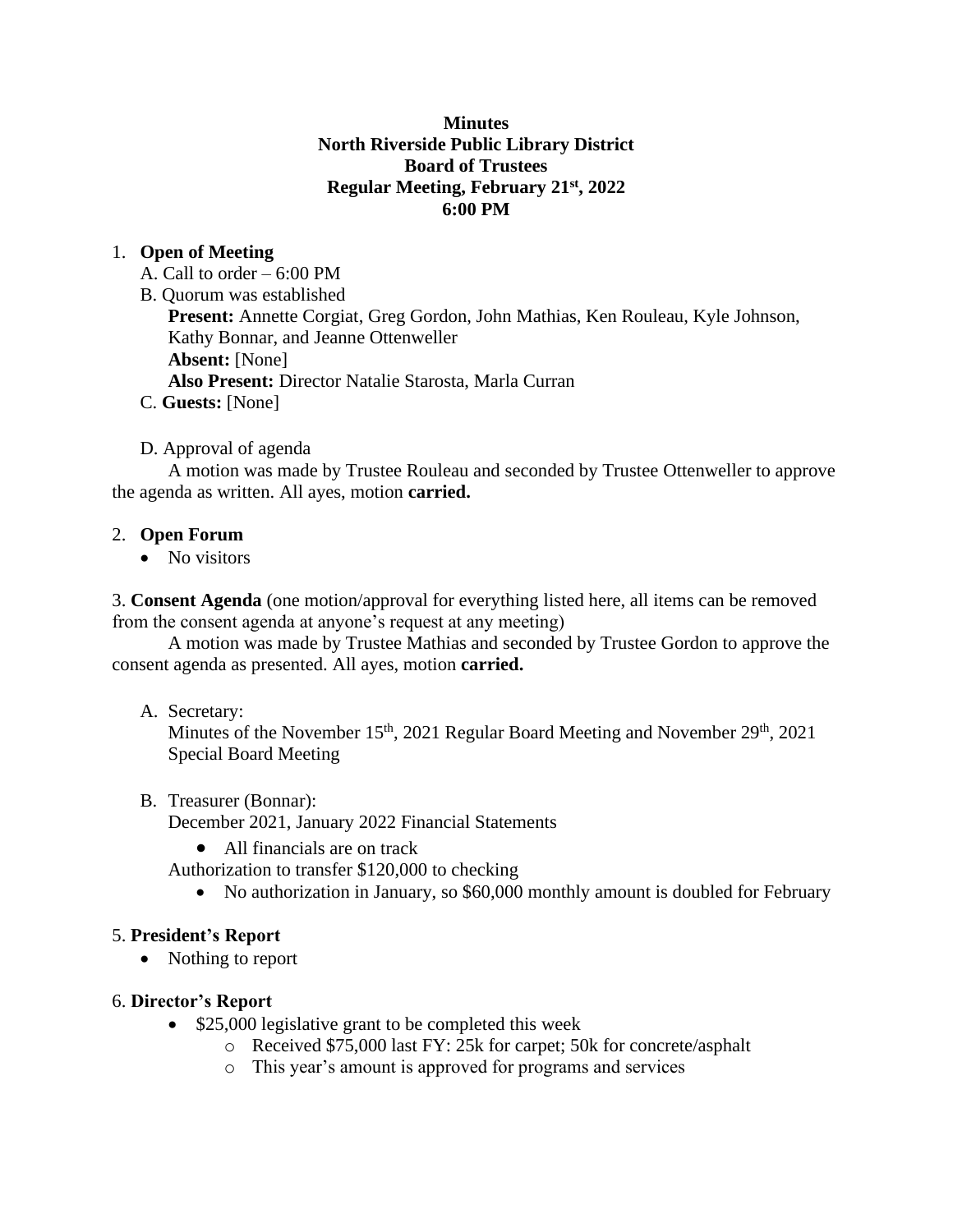- NRPL Foundation paying for Annex room renovation located at the bottom of the stairs near the YS department
	- $\circ$  Construction estimated to be finished this week (2/21/22)
- Progress being made on all staff and patrons learning more hard skills

# 7. **Committee Reports**

- A. Advocacy (informational)
	- Minor updates:
		- o Getting all Board Members business cards to use within the community
		- o Director Starosta started a document for community outreach ideas
		- o Also has put together a Google Form that is like a survey for information Board Members might want on business cards or website pages.
- B. Building & Grounds (informational) (Ken)
	- Small flooding in basement on Saturday Mechanical room into server room again
		- o Plumber cannot find where the water is coming from
		- o MPC is going to come and check the boilers to see if it could be from them
		- o Insurance adjuster is pushing the flooding to the insurance company
		- o Not coming from sink or from concrete—it's not condensation, it's standing water "like a pond"
		- o Sump pumps do not run when it happens
- C. Personnel (informational) (Greg)
	- Nikki Duran moving from the Youth Services Department to the Adult Services department as a Teen/Adult Programmer
	- Several staff anniversaries will announced at next meeting
- D. Policy (informational) (Jeanne Personnel) (Kathy Patron)
	- Having the patron and personnel policies onto the NRPL website will be transparent
	- Board members will be reviewing if these are appropriate policies to be made public
	- President Corgiat does not want the personnel policy to be online
		- o Many businesses do have the policy
		- o Vice President Gordon wants Natalie to double check with the lawyer that the personnel policy can be posted online
	- President Corgiat wants both policies to be updated into one document instead of two separate documents
- E. Strategic Planning (informational) (John)
	- Digital Signage update:
		- o Need funding from the bank before we can file variances with the Village
			- Similar signs around town digital signs, like the one for Tony's Foods that now belongs to Urban Air Adventure Park by Famous Dave's BBQ

## 8. **New Business**

A. Updated Patron Code of Conduct (discussion/action)

A motion was made by Trustee Gordon and seconded by Trustee Johnson to approve the revised mask policy effective date March 1<sup>st</sup>, 2022. All ayes, motion **carried.**